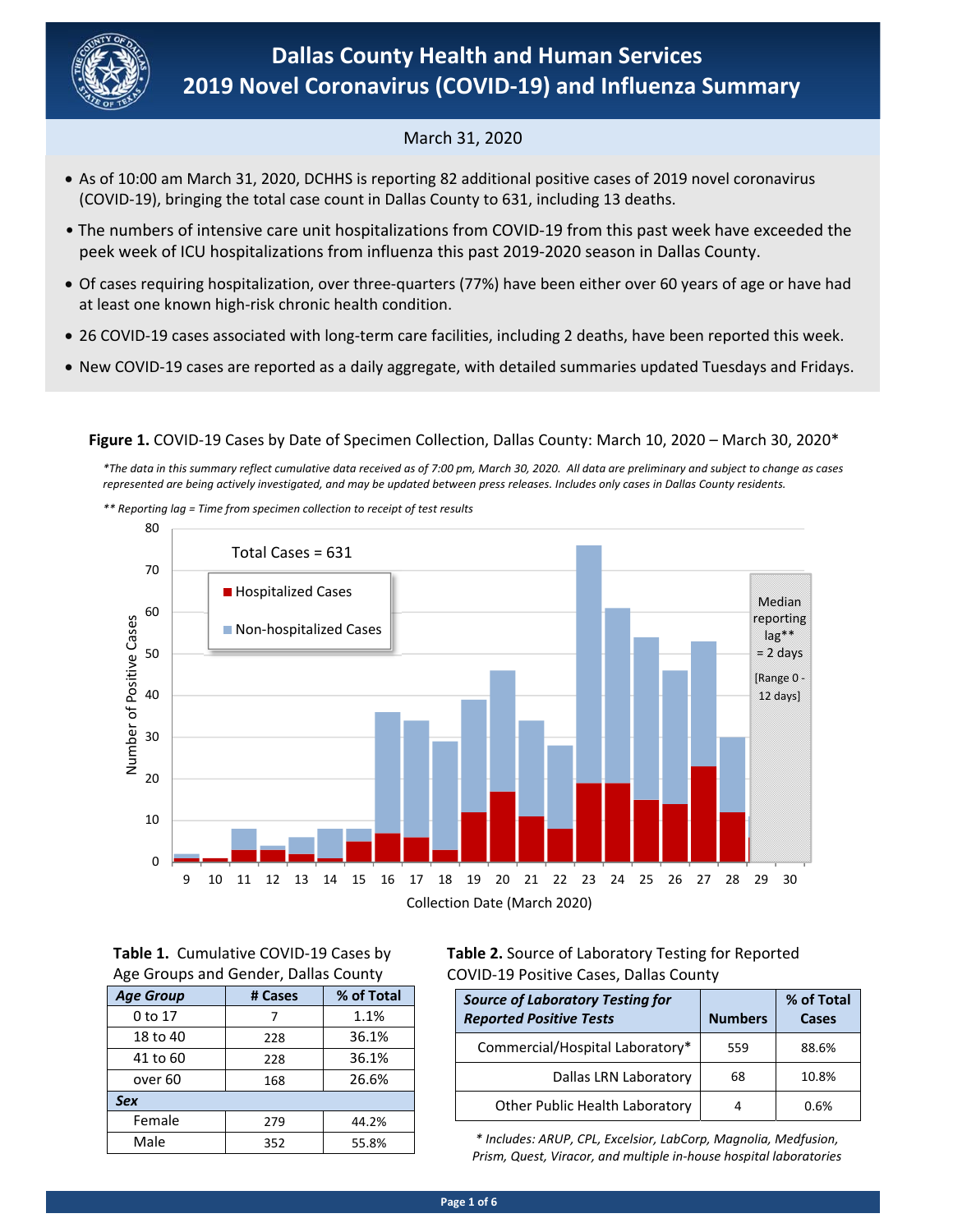0

200





| Table 3. Non-Influenza Respiratory Virus Testing by North Texas Labs Reported to NREVSS, CDC Week 12 |  |  |  |  |
|------------------------------------------------------------------------------------------------------|--|--|--|--|
|------------------------------------------------------------------------------------------------------|--|--|--|--|

37 38 39 40 41 42 43 44 5 46 47 48 49 50 51 52 1 2 3 4 5 6 7 8 9 10 11 12 September October | November | December | January | February | March

**CDC Week ‐ Month**

| Virus                    | # Labs Reporting | <b>Tests Performed</b> | <b>Total Positive Tests</b> | % Tests Positive |
|--------------------------|------------------|------------------------|-----------------------------|------------------|
| Adenovirus (respiratory) |                  | 315                    | 14                          | 4.4              |
| <b>HMPV</b>              |                  | 315                    | 63                          | 20.0             |
| Rhinovirus/Enterovirus   |                  | 315                    |                             | 28.9             |
| RSV                      |                  | 420                    |                             |                  |

Data source: National Respiratory and Enteric Virus Surveillance System (NREVSS) and hospitals reporting directly to DCHHS

**Table 4.** Transmission Risk Factors for Cumulative COVID‐19 Cases, Dallas County

| <b>Exposure Risk Factor</b>                       | Cases       | %     |
|---------------------------------------------------|-------------|-------|
|                                                   | $(N = 631)$ |       |
| International Travel                              | 42          | 6.7%  |
| Domestic Travel (out-of-state)                    | 59          | 9.4%  |
| Cruise Ship Travel                                | 5           | 0.8%  |
| Long Term Care Facility                           | 26          | 4.1%  |
| Jail                                              | 17          | 2.7%  |
| Close contact or Presumed Community Transmission* | 480         | 76.1% |

*\*Includes: household transmission, and cases with no other exposure risk factors identified*

0.0%

5.0%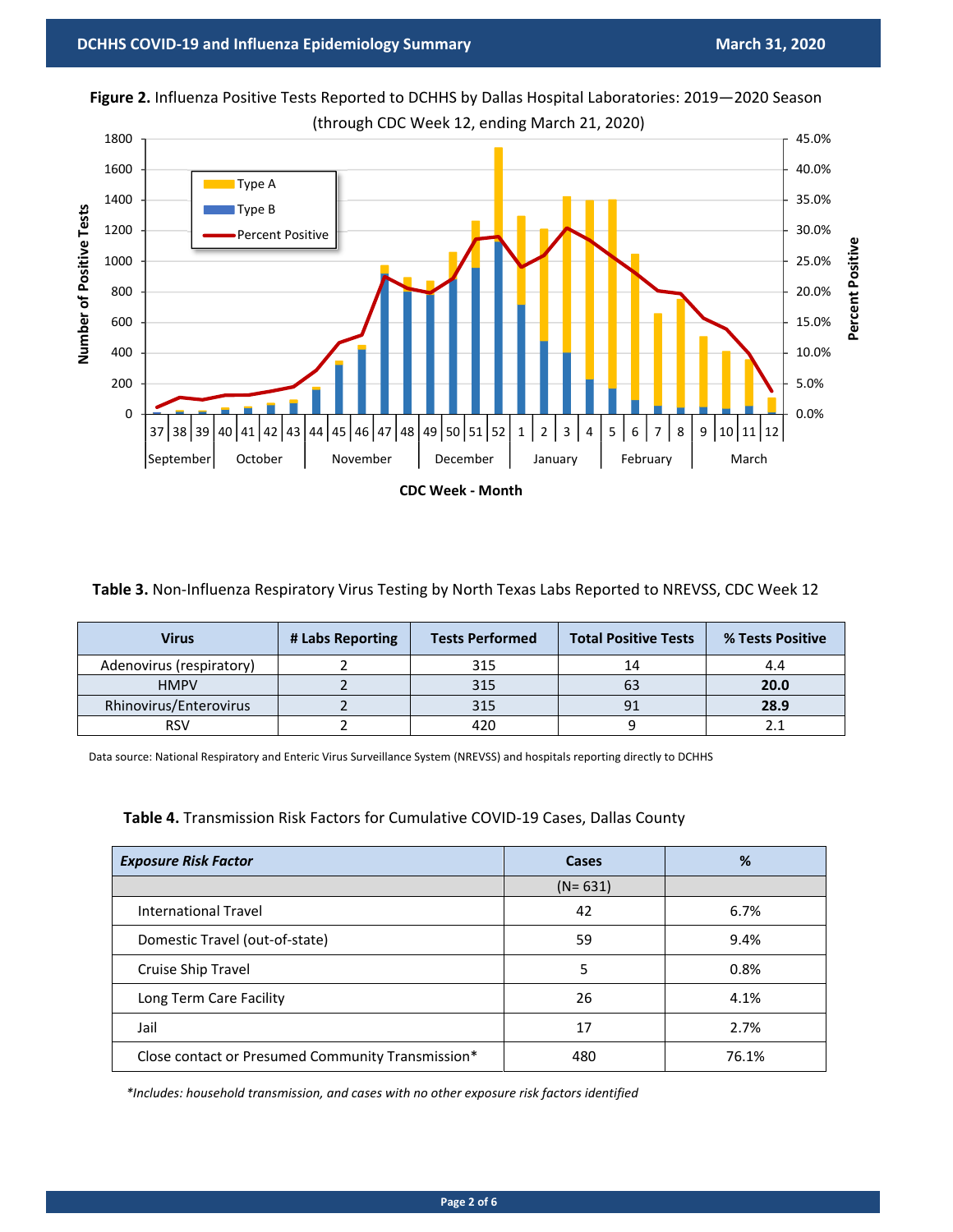**Table 5.** COVID‐19 Case Characteristics, Dallas County: March 10, 2020 – March 30, 2020

|                                        | <b>Non-Hospitalized Cases</b> | %                  |
|----------------------------------------|-------------------------------|--------------------|
| <b>Not Hospitalized</b>                | $N = 439$                     | 70% of Total Cases |
| Outpatient/ Urgent Care/ Drive-through | 319                           | 73%                |
| <b>Emergency Department only</b>       | 120                           | 27%                |

|                                                   | <b>Hospitalized Cases</b> | %                  |
|---------------------------------------------------|---------------------------|--------------------|
| <b>Ever Hospitalized</b>                          | $N = 192$                 | 30% of Total Cases |
| Admitted to Intensive Care Unit                   | 59                        | 31%                |
| <b>Mechanical Ventilation</b>                     | 42                        | 22%                |
| ≥60 yrs age or Presence of ≥1 high risk condition | 148                       | 77%                |
| Presence of $\geq 1$ high risk condition          | 104                       | 54%                |
| <b>Diabetes</b>                                   | 54                        | 28%                |
| Lung Disease (e.g. COPD, asthma)                  | 23                        | 12%                |
| Heart Disease (e.g. CHF)                          | 17                        | 9%                 |
| Kidney Disease (e.g. ESRD, dialysis)              | 10                        | 5%                 |
| Cancer, Immune-compromise                         | 14                        | 7%                 |
| Pregnancy                                         | 3                         | 2%                 |
| <b>Deaths</b>                                     | 13                        | 3% of Total Cases  |

## **Figure 3.** Influenza and COVID‐19 Hospitalizations by Week of Admission, Dallas County: September 2019 through week ending March 28, 2020 (CDC Week 13)



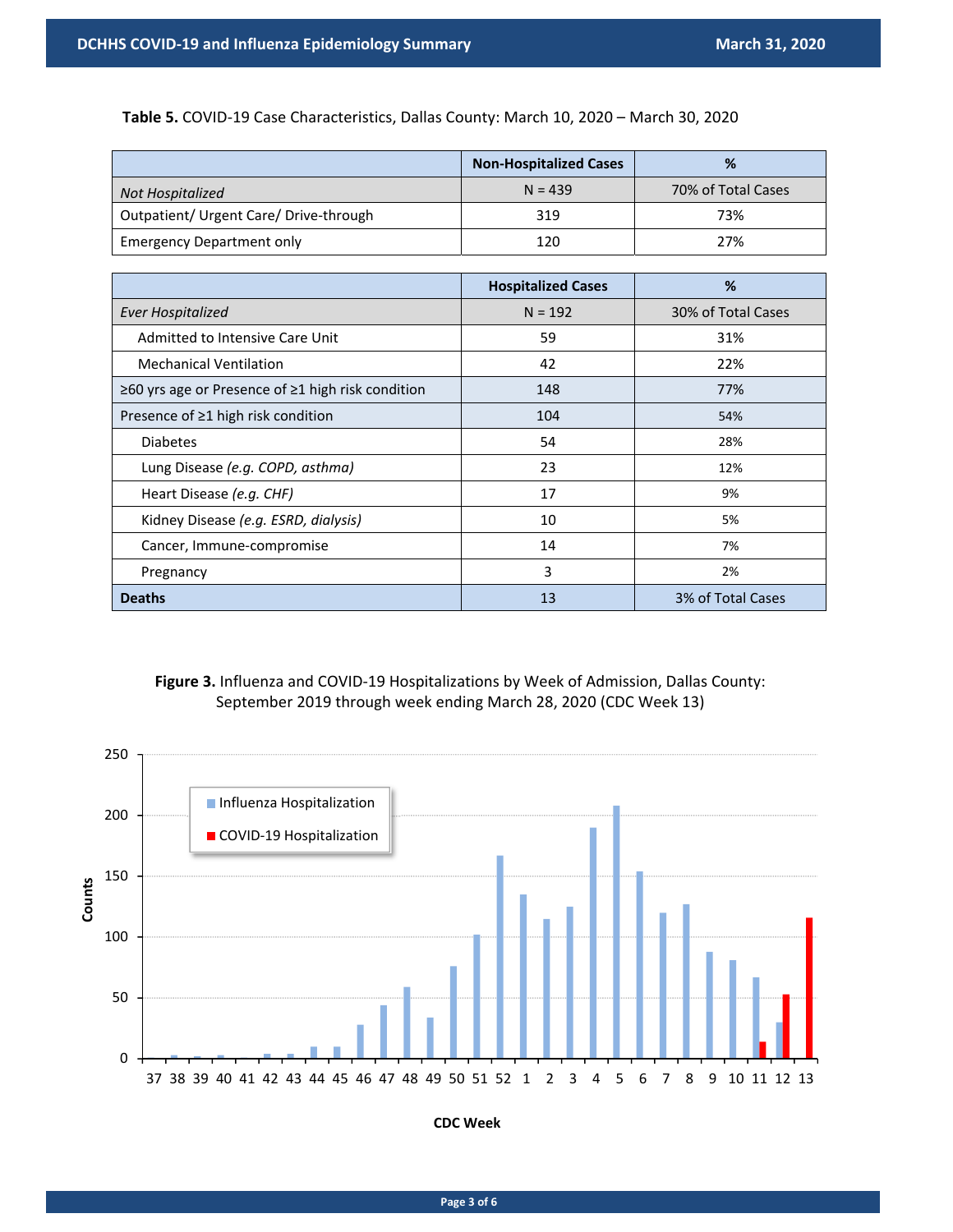Table 6. Summary of Influenza and COVID-19 Hospitalizations and Deaths from Dallas County Hospitals, Vital Statistics and Medical Examiner's Office

| <b>Week Ending</b>                                 | 02/22    | 02/29 | 03/07 | 03/14          | 03/21 | 03/28      | $9/08/19-$ |
|----------------------------------------------------|----------|-------|-------|----------------|-------|------------|------------|
| <b>CDC Week</b>                                    | 8        | 9     | 10    | 11             | 12    | $13*$      | Present    |
| Influenza hospitalizations <sup>1</sup>            | 129      | 88    | 81    | 67             | 30    | NGC 200    | 1,990      |
| Influenza ICU admissions <sup>1</sup>              | 20       | 8     | 9     |                |       | <b>N/A</b> | 281        |
| Confirmed influenza-associated deaths <sup>2</sup> | 0        | 0     | 2     | 0              | 0     | ssa et     | <b>19</b>  |
| COVID-19 hospitalizations <sup>3</sup>             | 0        | 0     | 0     | 14             | 53    | $116*$     | 183        |
| COVID-19 ICU admissions <sup>3</sup>               | 0        | 0     | 0     | 4              | 20    | $31*$      | 55         |
| Confirmed COVID-19-associated deaths <sup>4</sup>  | $\Omega$ | 0     | 0     | $\overline{0}$ | 3     | $5*$       | $13**$     |

\**All data are preliminary and subject to change as additional information is received. \*\*Includes deaths reported after 3/28/20*

<sup>1</sup> Reflects all influenza-associated hospitalizations reported from 14 hospitals located within Dallas County by week of any positive influenza tests.

<sup>2</sup> Confirmed influenza-associated deaths as defined by a positive laboratory test and any of the following: (1) death certificate denotation, (2) medical record documentation of compatible symptoms and clear progression from illness to death, or (3) determination by the County Medical Examiner's office (ME) of no alternate cause of death. Does not include possible influenza‐associated deaths with pending determination of primary cause of death.

8 Reflect all COVID-19-associated hospitalizations reported from area hospitals within Dallas County by week of admission; data as of 7:00 pm 3/30/20.





**CDC Week**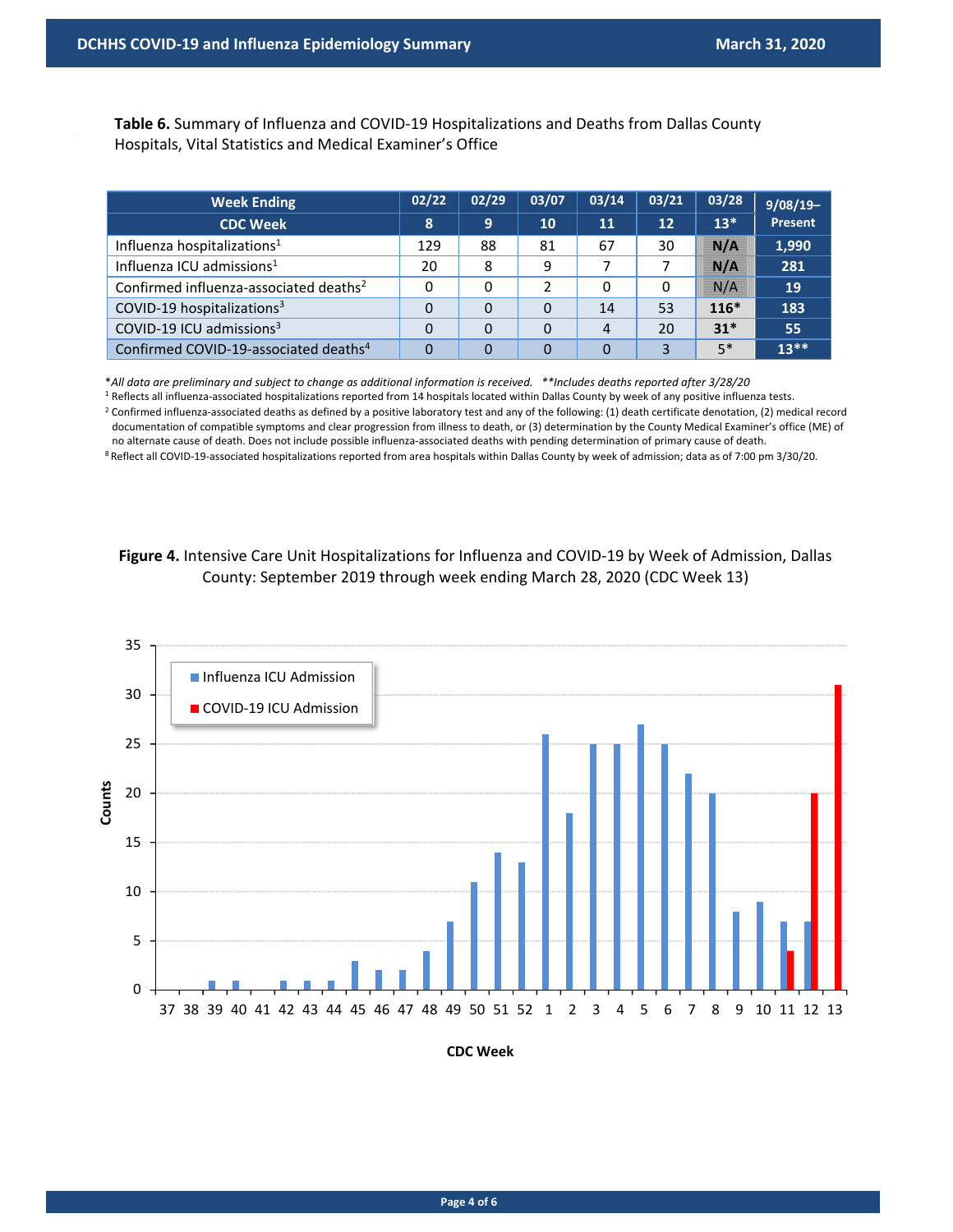



*\* ILI is defined as presence of fever and cough or sore throat or mention of influenza. Data is from 18 hospital emergency departments voluntarily reporting numbers of persons presenting with self‐reported chief complaints of ILI. The recent increase in ILI visits is unusual for this time of year.* 

| <b>City of Residence</b> | <b>Cases (N=631)</b> | % of Total Cases |
|--------------------------|----------------------|------------------|
| Addison                  | 9                    | 1.4%             |
| <b>Balch Springs</b>     | 3                    | 0.5%             |
| Carrollton               | 9                    | 1.4%             |
| Cedar Hill               | 11                   | 1.7%             |
| Coppell                  | 9                    | 1.4%             |
| Dallas                   | 391                  | 62.0%            |
| DeSoto                   | 23                   | 3.6%             |
| Duncanville              | $\overline{2}$       | 0.3%             |
| Farmers Branch           | 9                    | 1.4%             |
| Garland                  | 40                   | 6.3%             |
| <b>Glenn Heights</b>     | 3                    | 0.5%             |
| <b>Grand Prairie</b>     | 16                   | 2.5%             |
| <b>Highland Park</b>     | 13                   | 2.1%             |
| Irving                   | 33                   | 5.2%             |
| Lancaster                | 5                    | 0.8%             |
| Mesquite                 | 19                   | 3.0%             |
| Richardson               | 15                   | 2.4%             |
| Rowlett                  | 8                    | 1.3%             |
| Seagoville               | $\mathbf{1}$         | 0.2%             |
| <b>University Park</b>   | 12                   | 1.9%             |

Table 7. Cumulative COVID-19 Cases by City of residence within Dallas County